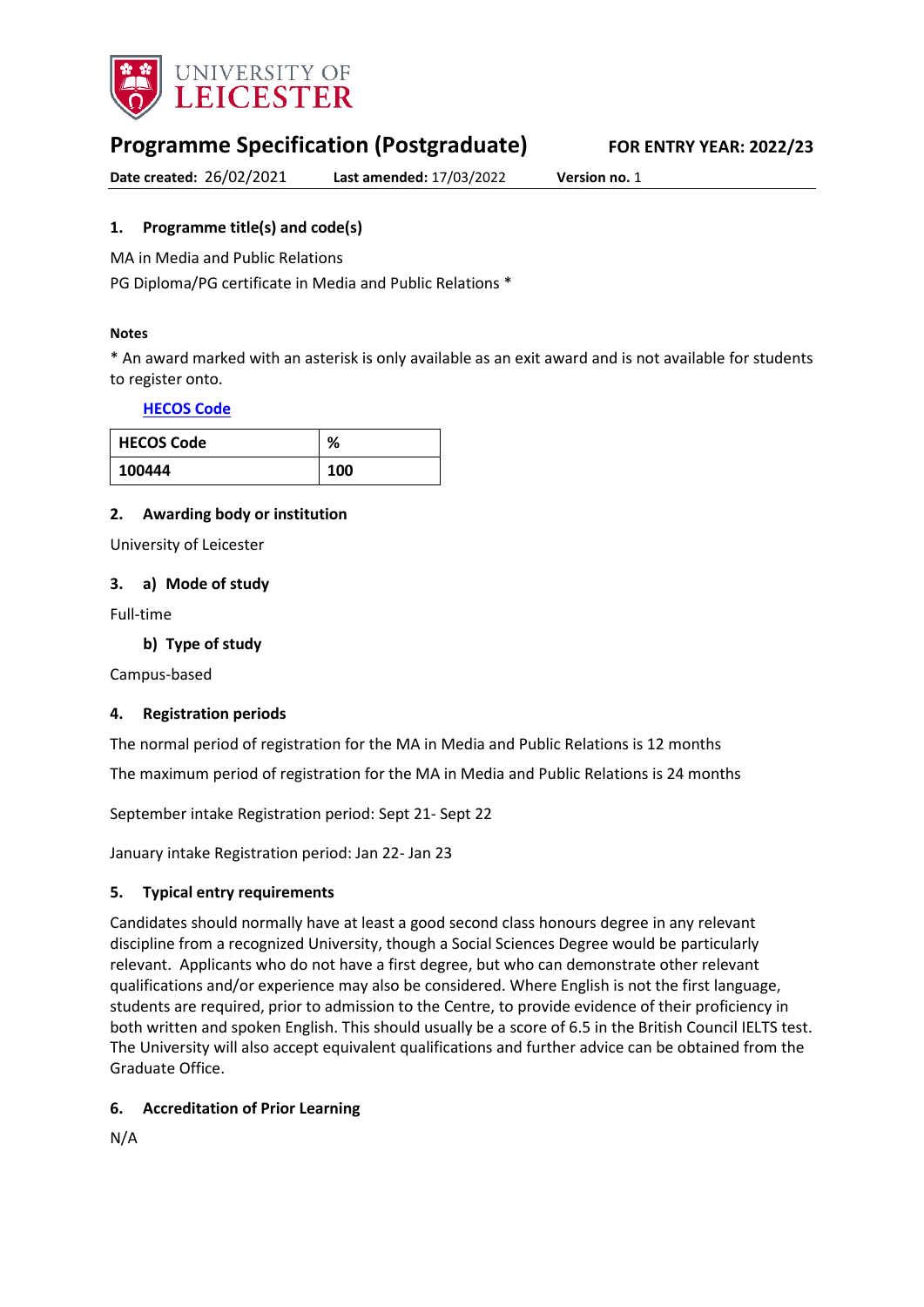#### **7. Programme aims**

The programme will cover the history and development of public relations in different parts of the world and provides a theoretical framework for analysing public relations that seeks to contextualise public relations as an academic discipline; this in turn will help students to better understand the structures of public relations in practice and public relations as a social or cultural phenomenon. The programme aims to teach students about the principles and practice of public relations by examining the structure of the PR sector and the way it works. It will examine basic PR strategies and the use of research to inform PR campaigns and to measure their impact and effectiveness. Case studies will be used to illustrate successful and ineffective PR campaigns and teach students how to analyse PR campaigns and to understand the management of crisis communications scenarios. The course will also focus on the structural relationships between PR and the media, strategic communications management and will examine how commercial businesses use PR techniques to promote themselves and how NGOs campaign for social change.

#### **8. Reference points used to inform the programme specification**

- QAA Benchmarking Statement
- Framework for Higher Education Qualifications (FHEQ)
- UK Quality Code for Higher Education
- [University Learning](https://www2.le.ac.uk/offices/sas2/quality/learnteach) Strategy
- [University Assessment Strategy](https://www2.le.ac.uk/offices/sas2/quality/learnteach)
- University of Leicester Periodic Developmental Review Report
- External Examiners' reports (annual)
- United Nations Education for Sustainable Development Goals
- Student Destinations Data
- Surveys of registered School of Media, Communication and Sociology taught postgraduate students

• Background research was carried out on programmes being offered at universities elsewhere in the UK and market research was carried out among overseas students in the School and with the help of Marketing and Communications. The market research indicated the key areas that students expected to learn about in this type programme. The School has also consulted with the Chartered Institute of Public Relations about the contents of the programme.

#### **9. Programme Outcomes**

Unless otherwise stated, programme outcomes apply to all awards specified in [1.](#page-0-0) Programme title(s).

#### **Discipline specific knowledge and competencies**

#### i) Knowledge

| <b>Intended Learning</b>                                                                                                                 | <b>Teaching and Learning Methods</b>                                                                                             | <b>How Demonstrated?</b>                                                        |
|------------------------------------------------------------------------------------------------------------------------------------------|----------------------------------------------------------------------------------------------------------------------------------|---------------------------------------------------------------------------------|
| <b>Outcomes</b>                                                                                                                          |                                                                                                                                  |                                                                                 |
| Advanced knowledge of<br>public relations history,<br>contemporary<br>developments, industry<br>structures, principles<br>and practices. | Lectures, seminars, tutorials,<br>workshops, guided private study;<br>one-to-one<br>meetings/supervisions during<br>office hours | Oral presentations, essays and,<br>for the MA only, the<br>dissertation/project |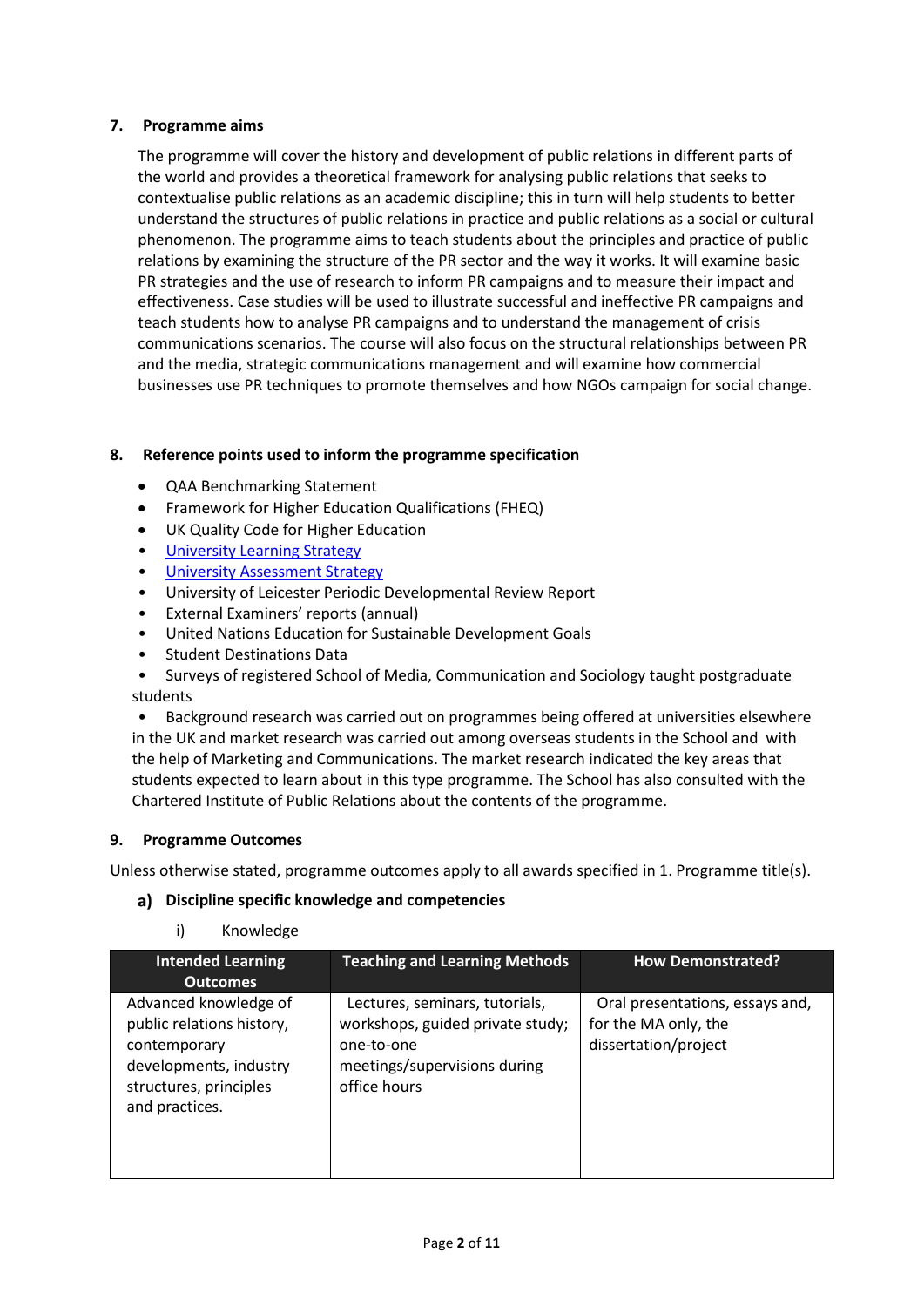| <b>Intended Learning</b><br><b>Outcomes</b>                                                                                           | <b>Teaching and Learning Methods</b>                                                                                             | <b>How Demonstrated?</b>                                                        |
|---------------------------------------------------------------------------------------------------------------------------------------|----------------------------------------------------------------------------------------------------------------------------------|---------------------------------------------------------------------------------|
| For the PG Cert:<br>Knowledge of the theories,<br>methodologies<br>and approaches<br>used for studying<br>the subject                 | Lectures, seminars, tutorials,<br>workshops, guided private study;<br>one-to-one<br>meetings/supervisions during<br>office hours | Oral presentations, essays and,<br>for the MA only, the<br>dissertation/project |
| For the MA and PG Dip:<br>Advanced knowledge of<br>the theories,<br>methodologies and<br>approaches used for<br>studying the subject. | Lectures, seminars, tutorials,<br>workshops, guided private study;<br>one-to-one<br>meetings/supervisions during<br>office hours | Oral presentations, essays and,<br>for the MA only, the<br>dissertation/project |

## ii) Concepts

| <b>Intended Learning</b><br><b>Outcomes</b>                                                                        | <b>Teaching and Learning Methods</b>                                                                                             | <b>How Demonstrated?</b>                                                        |
|--------------------------------------------------------------------------------------------------------------------|----------------------------------------------------------------------------------------------------------------------------------|---------------------------------------------------------------------------------|
| For the PG Cert: identify and<br>describe, for the PG Dip and<br>MA, identify, describe and<br>critique, the major | Lectures, seminars, tutorials,<br>workshops, guided private<br>study; one-to-one<br>meetings/supervisions during<br>office hours | Oral presentations, essays and,<br>for the MA only, the<br>dissertation/project |

## iii) Techniques

| <b>Intended Learning</b>                                                                                                                                  | <b>Teaching and Learning Methods</b>                                                                     | <b>How Demonstrated?</b>                                                           |
|-----------------------------------------------------------------------------------------------------------------------------------------------------------|----------------------------------------------------------------------------------------------------------|------------------------------------------------------------------------------------|
| <b>Outcomes</b>                                                                                                                                           |                                                                                                          |                                                                                    |
| Mastery of theoretical<br>materials, information<br>retrieval, bibliography and<br>research skills and methods,<br>writing, oral and analytical<br>skills | Lectures, tutorials, guided<br>private study, one-to-one<br>meetings/supervisions during<br>office hours | Practical assignments, essays<br>and, for the MA only, the<br>dissertation/project |

## iv) Critical analysis

| <b>Intended Learning</b><br><b>Outcomes</b>                                                                                                                        | <b>Teaching and Learning Methods</b>                       | <b>How Demonstrated?</b>                                                                       |
|--------------------------------------------------------------------------------------------------------------------------------------------------------------------|------------------------------------------------------------|------------------------------------------------------------------------------------------------|
| Ability to appraise<br>theoretical approaches to<br>public relations techniques;<br>ability to critique efficacy of<br>public relations practices<br>and campaigns | Lectures, tutorials, workshops<br>and guided private study | Oral presentations, essays,<br>project work, and, for the MA<br>only, the dissertation/project |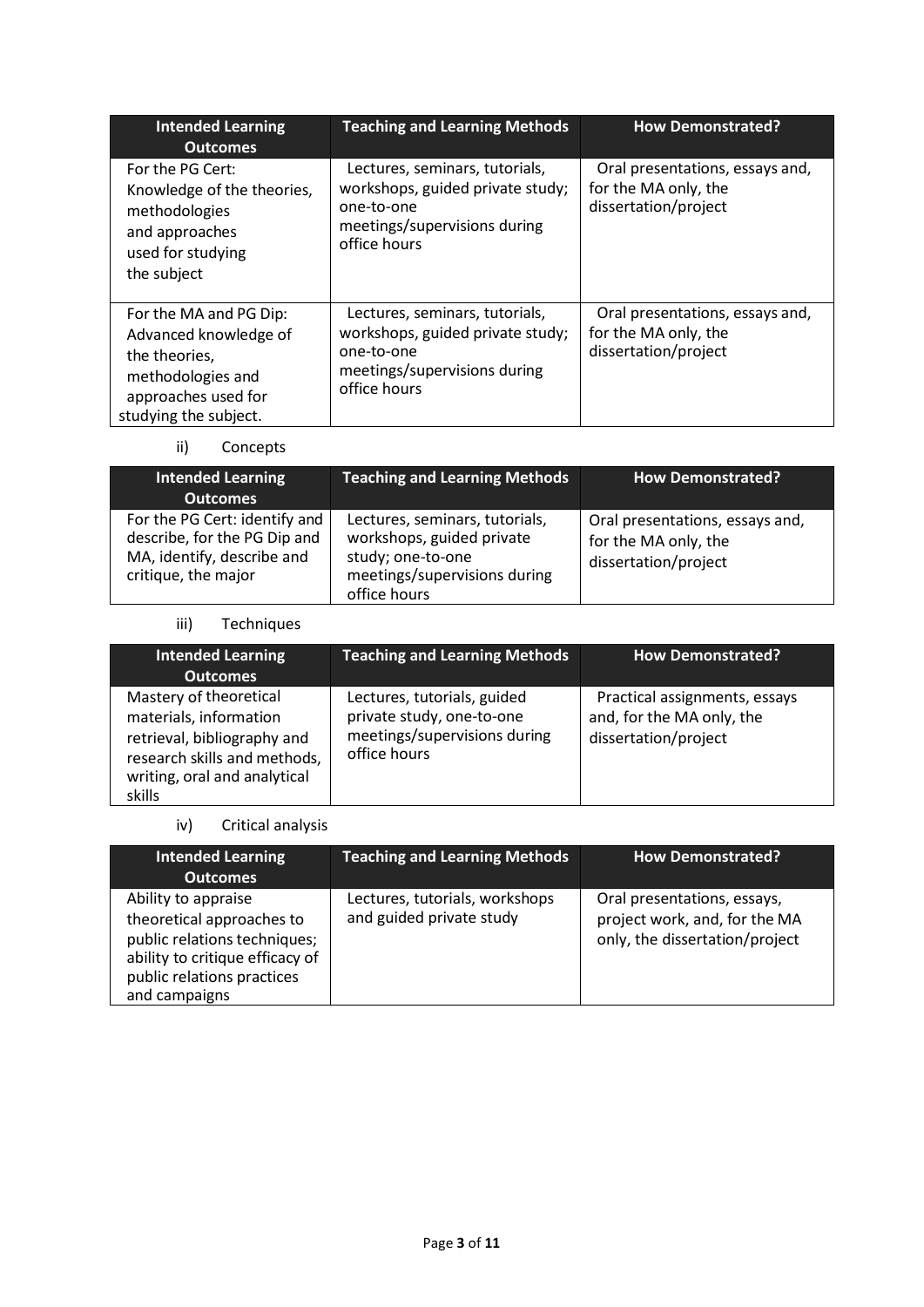#### v) Presentation

| <b>Intended Learning</b><br><b>Outcomes</b>                                                                                                                                                                                                                    | <b>Teaching and Learning Methods</b>                                                                     | <b>How Demonstrated?</b>                                                                      |
|----------------------------------------------------------------------------------------------------------------------------------------------------------------------------------------------------------------------------------------------------------------|----------------------------------------------------------------------------------------------------------|-----------------------------------------------------------------------------------------------|
| Ability to organise research<br>material and data in a<br>manner appropriate to the<br>medium to be assessed; to<br>distinguish between relevant<br>and non-relevant material;<br>for the MA only: write up<br>research findings to a<br>professional standard | Lectures, tutorials, guided<br>private study, one-to-one<br>meetings/supervisions during<br>office hours | Oral presentations, essays,<br>report writing, , for the MA<br>only, the dissertation/project |

vi) Appraisal of evidence

| <b>Intended Learning</b><br><b>Outcomes</b>                                                                                                                                                                                                                                                                                                                                                                                                                                                         | <b>Teaching and Learning Methods</b>                                                                     | <b>How Demonstrated?</b>                                                                                   |
|-----------------------------------------------------------------------------------------------------------------------------------------------------------------------------------------------------------------------------------------------------------------------------------------------------------------------------------------------------------------------------------------------------------------------------------------------------------------------------------------------------|----------------------------------------------------------------------------------------------------------|------------------------------------------------------------------------------------------------------------|
| Ability to critically review a<br>range of public relations<br>issues and practices;<br>ability to identify<br>appropriate<br>methodologies for specific<br>lines of enquiry; ability to<br>distinguish good and poor<br>quality research evidence;<br>for the MA only: assess<br>relevance and quality of a<br>substantial range of<br>primary<br>and secondary literature<br>and empirical research<br>evidence; mount and<br>sustain an independent<br>level of enquiry at an<br>advanced level. | Lectures, tutorials, guided<br>private study, one-to-one<br>meetings/supervisions during<br>office hours | Oral presentations, essays,<br>practical assignments, and, for<br>the MA only, the<br>dissertation/project |

# **Transferable skills**

## i) Research skills

| <b>Intended Learning</b><br>Outcomes                                                                                                             | <b>Teaching and Learning Methods</b>                                                                                          | <b>How Demonstrated?</b>                                                                      |
|--------------------------------------------------------------------------------------------------------------------------------------------------|-------------------------------------------------------------------------------------------------------------------------------|-----------------------------------------------------------------------------------------------|
| Acquisition of competencies<br>in literature reviewing, use<br>of research methodologies,<br>data analysis techniques<br>and project management. | Lectures; (for the MA only):<br>tuition in proposal writing and<br>one-to-one<br>meetings/supervisions during<br>office hours | Oral presentations, essays, e-<br>portfolio and, for the MA only,<br>the dissertation/project |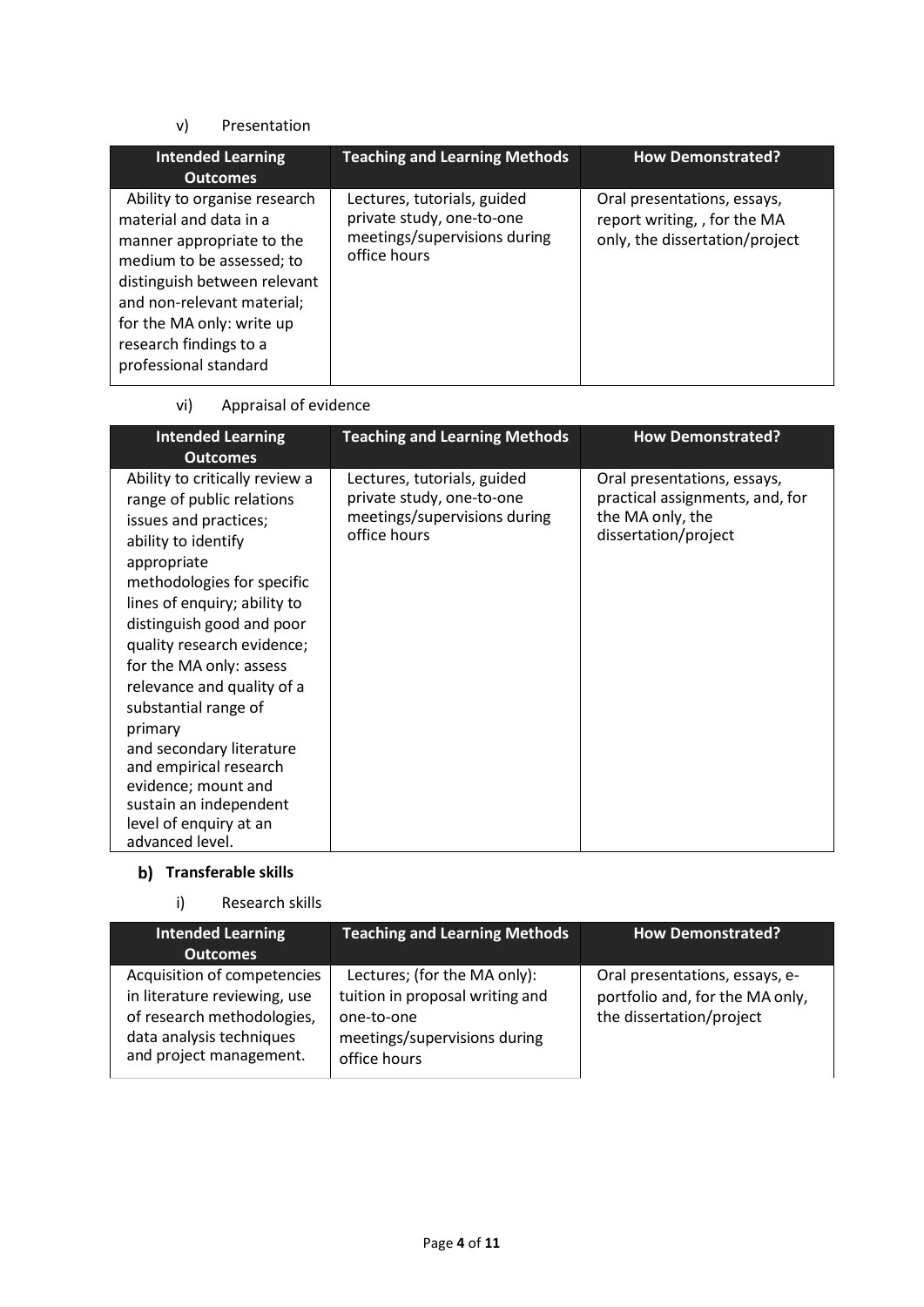#### ii) Communication skills

| <b>Intended Learning</b><br><b>Outcomes</b>                                                                                                                                                   | <b>Teaching and Learning Methods</b>                                 | <b>How Demonstrated?</b>                                                                                         |
|-----------------------------------------------------------------------------------------------------------------------------------------------------------------------------------------------|----------------------------------------------------------------------|------------------------------------------------------------------------------------------------------------------|
| Ability to deliver oral<br>presentations to a high<br>standard with an awareness<br>of the audience's interests;<br>ability to handle questions;<br>ability to write clearly and<br>concisely | Lectures, one-to-one<br>meetings/supervisions during<br>office hours | Oral presentations, essays,<br>practical exercises, e-portfolio<br>and, for the MA only,<br>dissertation/project |

## iii) Data presentation

| <b>Intended Learning</b><br><b>Outcomes</b>                                                                                                     | <b>Teaching and Learning Methods</b>                                                                          | <b>How Demonstrated?</b>                                                     |
|-------------------------------------------------------------------------------------------------------------------------------------------------|---------------------------------------------------------------------------------------------------------------|------------------------------------------------------------------------------|
| Ability to present research<br>data concisely in a way that<br>renders research easy to<br>digest, using appropriate<br>presentation techniques | Lectures, group work and<br>independent research, one-to-<br>one meetings/supervisions<br>during office hours | Essays, report writing, and, for<br>the MA only, the<br>dissertation/project |

## iv) Information technology

| <b>Intended Learning</b><br><b>Outcomes</b>                                                                                                                                                                                                          | <b>Teaching and Learning Methods</b>         | <b>How Demonstrated?</b>                                   |
|------------------------------------------------------------------------------------------------------------------------------------------------------------------------------------------------------------------------------------------------------|----------------------------------------------|------------------------------------------------------------|
| Familiarity with and ability<br>to<br>utilise word processing,<br>spreadsheet and<br>presentation packages;<br>ability to search for<br>information effectively using<br>online tools and resources;<br>use of qualitative data<br>analysis software | Tutorials, practical exercises,<br>workshops | Reports, and, for the MA only,<br>the dissertation/project |

## v) Problem solving

| <b>Intended Learning</b><br><b>Outcomes</b>                                                                                                                                                                                                                                         | <b>Teaching and Learning Methods</b>                         | <b>How Demonstrated?</b>                                                                                   |
|-------------------------------------------------------------------------------------------------------------------------------------------------------------------------------------------------------------------------------------------------------------------------------------|--------------------------------------------------------------|------------------------------------------------------------------------------------------------------------|
| Ability to assess and solve<br>problems related to the<br>design and implementation<br>of research methods; ability<br>to identify best approaches<br>to investigating problems<br>and answering research<br>questions; ability to identify<br>appropriate methodology<br>and data. | Lectures, tutorials, group work,<br>and independent research | Oral presentations, group<br>projects, report writing, and for<br>the MA only, the<br>dissertation/project |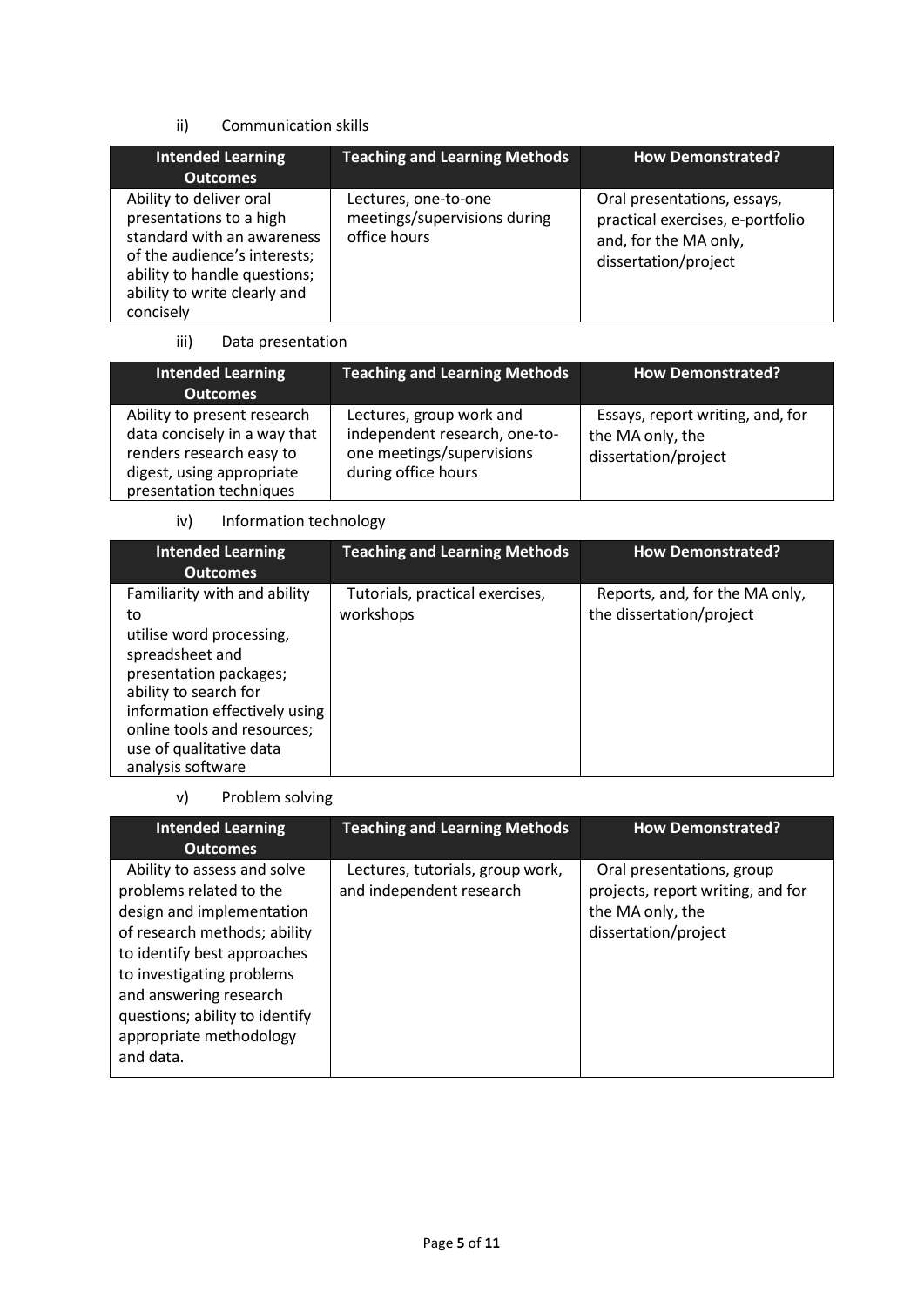### vi) Working relationships

| Intended Learning<br><b>Outcomes</b>                                                                             | <b>Teaching and Learning Methods</b>  | <b>How Demonstrated?</b>                 |
|------------------------------------------------------------------------------------------------------------------|---------------------------------------|------------------------------------------|
| Awareness and use of<br>expert<br>sources, and ability to<br>collaborate with peers on<br>projects and exercises | Lectures, tutorials and group<br>work | Group projects and oral<br>presentations |

#### vii) Managing learning

| <b>Intended Learning</b><br><b>Outcomes</b>                                                                                                                                                                                                                                                                                                                                                                                                                                                                                      | <b>Teaching and Learning Methods</b>                                                                                                     | <b>How Demonstrated?</b>                                                                        |
|----------------------------------------------------------------------------------------------------------------------------------------------------------------------------------------------------------------------------------------------------------------------------------------------------------------------------------------------------------------------------------------------------------------------------------------------------------------------------------------------------------------------------------|------------------------------------------------------------------------------------------------------------------------------------------|-------------------------------------------------------------------------------------------------|
| Ability to Identify suitable<br>material for specific essays<br>from reading lists, library<br>and web-based sources;<br>ability to organise work to<br>meet timetabled deadlines<br>and to construct coherent<br>oral and written exercises<br>of scale appropriate to<br>required task; (for the MA<br>only) ability to identify a<br>credible research project,<br>drawing up a<br>realistic research time-table,<br>identifying and applying<br>suitable research<br>methodologies, reflecting<br>on and writing up results. | Lectures in research methods,<br>independent research and group<br>exercises, one-to-one<br>meetings/supervisions during<br>office hours | Oral presentations, essays,<br>report writing, and for the MA<br>only, the dissertation/project |

#### viii) Career management

| <b>Intended Learning</b><br><b>Outcomes</b>                                                                                                                                                                 | <b>Teaching and Learning Methods</b>                                                                                                                   | <b>How Demonstrated?</b>                                                                                                                                                      |
|-------------------------------------------------------------------------------------------------------------------------------------------------------------------------------------------------------------|--------------------------------------------------------------------------------------------------------------------------------------------------------|-------------------------------------------------------------------------------------------------------------------------------------------------------------------------------|
| Ability to identify key<br>industry figures,<br>research institutions and<br>academic institutions in the<br>field; ability to explore<br>networking events and<br>career talks, and seek career<br>advice. | Working with colleagues from a<br>wide range of professional<br>backgrounds, independent<br>research and, for the MA only,<br>dissertation supervision | Student evaluation of the<br>course and students' reflections<br>on their own personal and<br>professional development in<br>tutorials and face to face group<br>discussions. |

#### **10. Special features**

The programme will include regular talks and presentations by qualified and experienced public relations professionals. Local PR professionals will also be involved in practical exercises conducted by students in individuals and group projects. Teaching on crisis communications is delivered in liaison with a local public relations agency.

## **11. Indicators of programme quality**

Before its launch the programme was developed in consultation with the Chartered Institute for Public Relations. Links have also been established with the Public Relations Consultants Association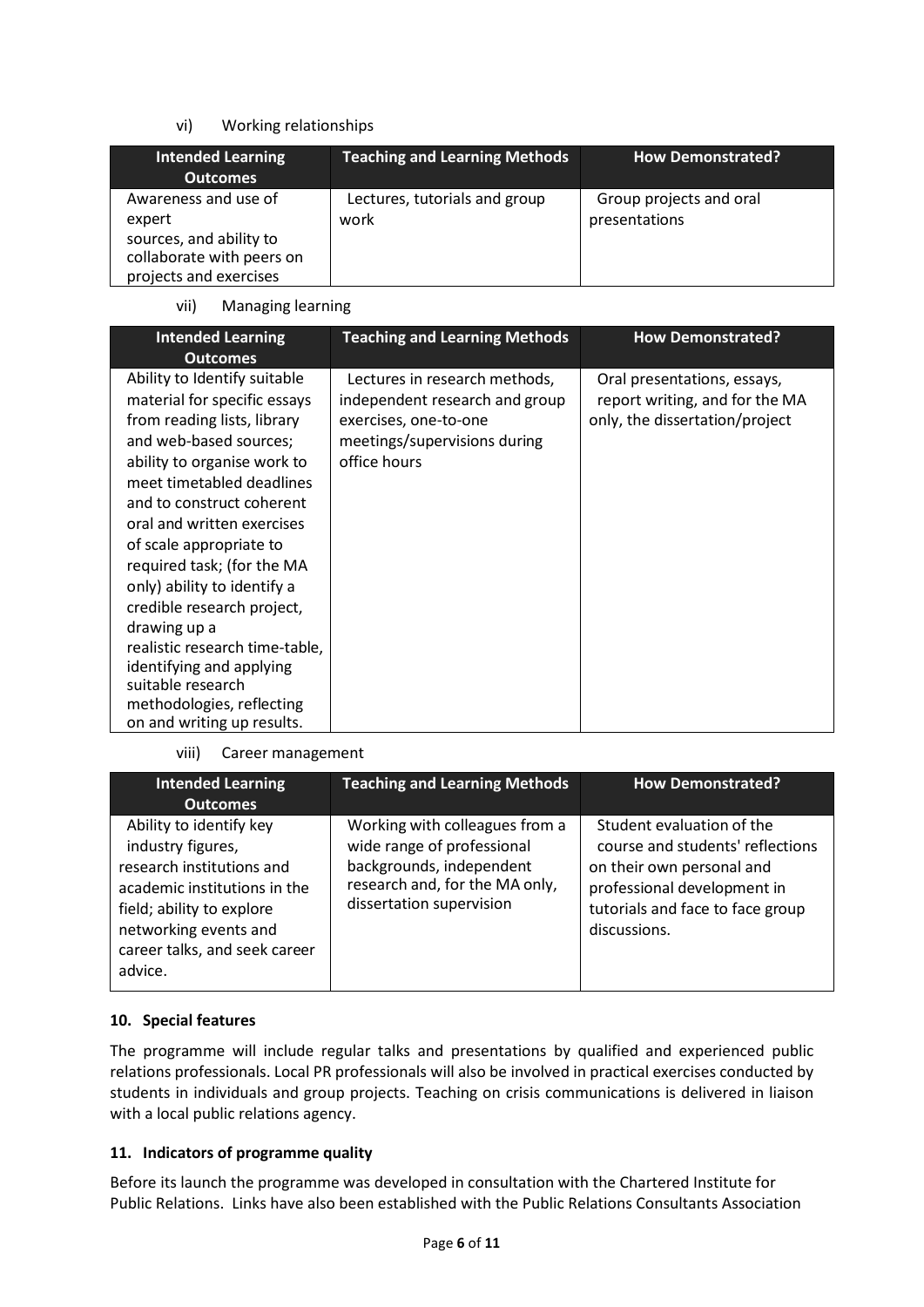(PRCA) and the programme has been officially recognized by the PRCA, this has enabled students on the MA to become automatically registered as student member of the PRCA and access their vocational training courses and other career building resources.

#### **12. Criteria for award and classification**

This programme follows the standard scheme of taught postgraduate award and classification set out i[n Senate Regulations](http://www.le.ac.uk/senate-regulations) – see the version of *Senate Regulation 6 governing taught postgraduate programmes of study* relevant to year of entry.

### **13. Progression points**

As defined i[n Senate Regulations](http://www.le.ac.uk/senate-regulation6) - refer to the version of *Senate Regulation 6 governing taught postgraduate programmes of study* relevant to year of entry.

In cases where a student has failed to meet a requirement to progress he or she will be required to withdraw from the course and a recommendation will be made to the Board of Examiners for an intermediate/exit award where appropriate.

#### **14. Rules relating to re-sits or re-submissions**

As defined i[n Senate Regulations](http://www.le.ac.uk/senate-regulation6) - refer to the version of *Senate Regulation 6 governing taught postgraduate programmes of study* relevant to year of entry.

#### **15. External Examiners reports**

The details of the External Examiner(s) for this programme and the most recent External Examiners' reports for this programme can be found at [exampapers@Leicester](https://exampapers.le.ac.uk/) [log-in required]

### **16. Additional features** (e.g. timetable for admissions)

n/a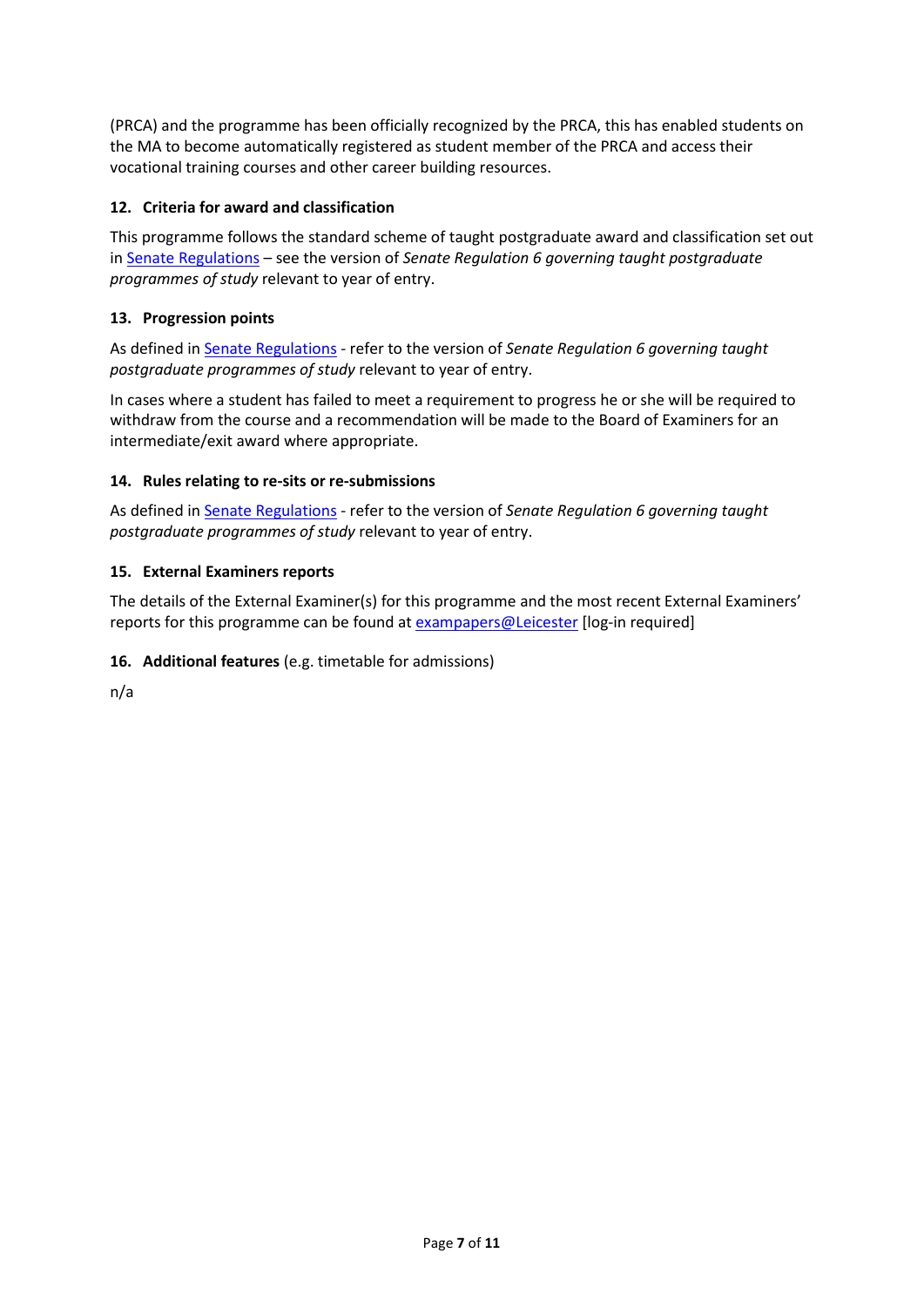

# **Programme Specification (Postgraduate) FOR ENTRY YEAR: 2022/23**

**Date created:** May 2020 **Last amended:** 16/12/2021 **Version no.** Choose an item.

## **Appendix 1: Programme structure (programme regulations)**

The University regularly reviews its programmes and modules to ensure that they reflect the current status of the discipline and offer the best learning experience to students. On occasion, it may be necessary to alter particular aspects of a course or module.

MA/Postgraduate Diploma in Media and Public Relations

For January 22 intake Semester 1 modules will be delivered during Spring semester (January to March '22) & Semester 2 modules in Summer term (April- July 22)

#### **Updates to the programme**

| Academic year<br>affected | <b>Module Code(s)</b>                         | Update                                                                                                                                                                                     |
|---------------------------|-----------------------------------------------|--------------------------------------------------------------------------------------------------------------------------------------------------------------------------------------------|
| 2022/23                   | MS7006, MS7025,<br>MS7080, MS7081 &<br>MS7087 | Removal of Semester 2 option modules                                                                                                                                                       |
| 2022/23                   | MS7307, M7030, MS7223,<br>MS7214 & MS7084     | Addition of Semester 2 option modules                                                                                                                                                      |
| 2022/23                   | MS7307 & MS7224                               | Previous core module MS7307 replaced with an either/or choice of MS7307 and MS7224. Both modules<br>remain as options in the full list of Semester 2 options, so students may choose both. |
| 2022/23                   | MS7021                                        | Semester 2 option module MS7021 name change from Health Communication in Global Context, to<br>Health Communication Theory and Practice                                                    |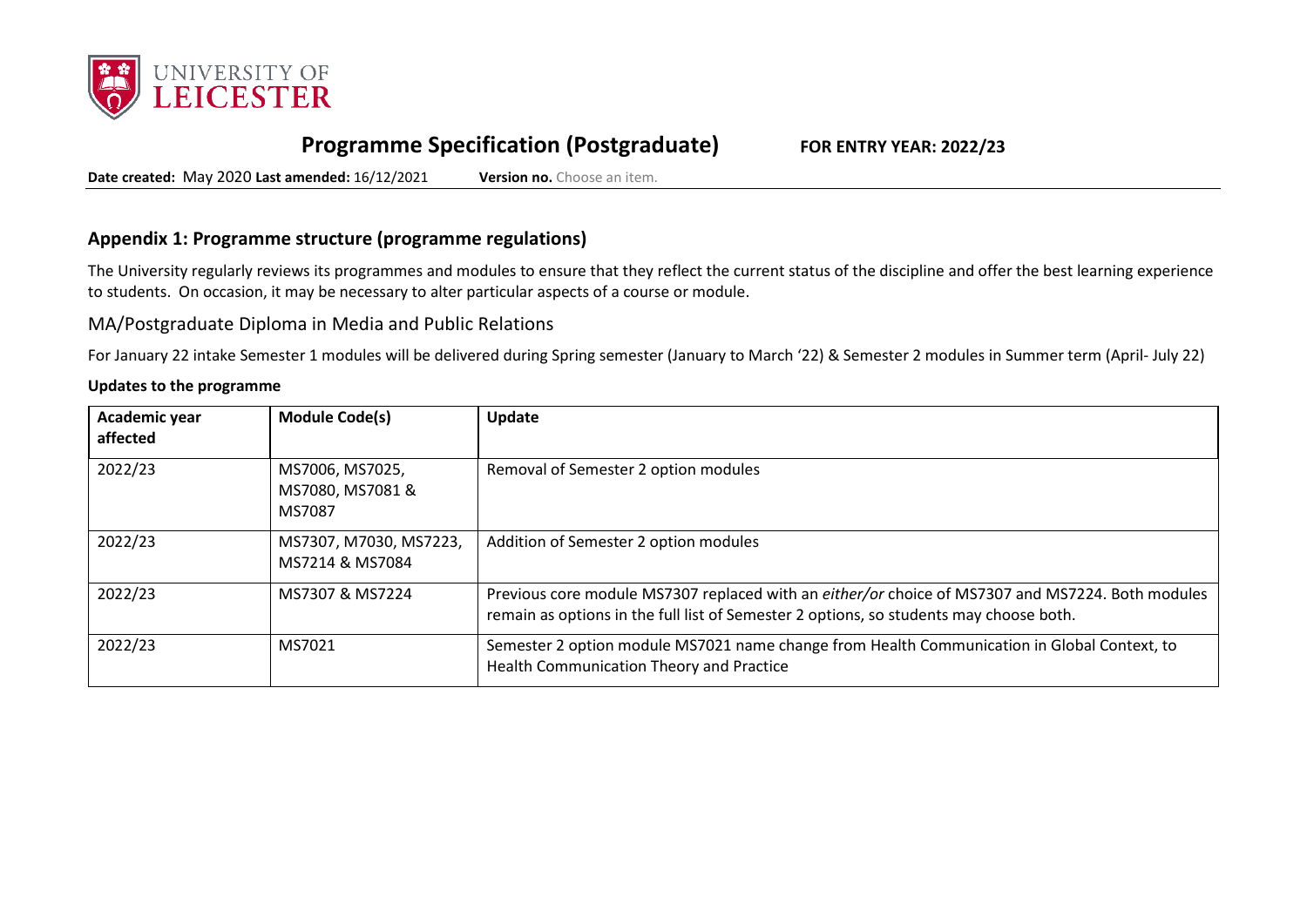## **Credit breakdown**

| <b>Status</b>        | <b>Year long</b>   | Semester 1         | Semester 2         | <b>Other delivery</b><br>period |
|----------------------|--------------------|--------------------|--------------------|---------------------------------|
| Core taught          | Choose an<br>item. | 60 credits         | 30 credits         | Choose an<br>item.              |
| Optional             | Choose an<br>item. | Choose an<br>item. | 30 credits         | Choose an<br>item.              |
| Dissertation/project | 60 credits         | Choose an<br>item. | Choose an<br>item. | Choose an<br>item.              |

180 credits in total

# **Level 7/Year 1 2022/23**

## Core modules

| <b>Delivery period</b> | Code   | <b>Title</b>                               | <b>Credits</b> |
|------------------------|--------|--------------------------------------------|----------------|
| Semester 1             | MS7078 | Public Relations, Culture and Society      | 30<br>credits  |
| Semester 1             | MS7400 | Media Research Methods                     | 15<br>credits  |
| Semester 1             | MS7079 | PR, Journalism and Networked Media         | 15<br>credits  |
| Semester 2             | MS7310 | <b>Strategic Communications Management</b> | 15<br>credits  |
| Term 3                 | MS7012 | Dissertation                               | 60<br>credits  |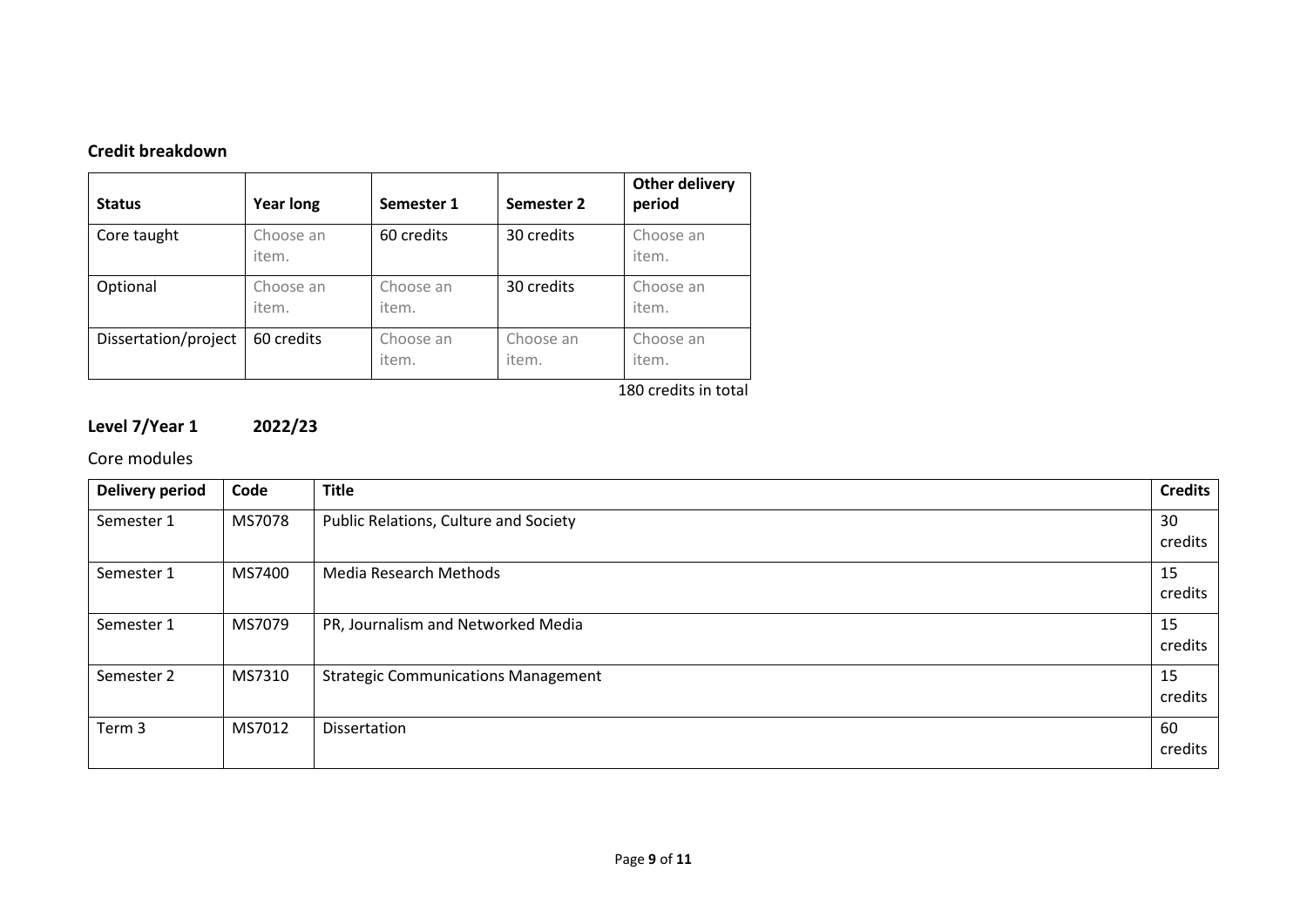## In Semester 2 students will choose **either**:

| Semester 2 | MS7307 | <b>Promotional Cultures</b> | .<br>15 credits |
|------------|--------|-----------------------------|-----------------|
| Or:        |        |                             |                 |

#### **Or**:

| Semester | MS7224 | Digital Media,<br>, Online Persuasion and Behavioural Change | credits |
|----------|--------|--------------------------------------------------------------|---------|
|          |        |                                                              |         |

### **Notes**

MS7312 is compulsory only for degree of MA

Option modules

| <b>Delivery</b><br>period | Code   | <b>Title</b>                                            |               | <b>Credits</b> |
|---------------------------|--------|---------------------------------------------------------|---------------|----------------|
| Semester<br>2             | MS7013 | <b>Media Audiences and Users</b>                        |               | 15<br>credits  |
| Semester<br>2             | MS7021 | Health Communication Theory and Practice                |               | 15<br>credits  |
| Semester<br>2             | MS7082 | <b>Global Communications and Development</b>            |               | 15<br>credits  |
| Semester<br>2             | MS7224 | Digital Media, Online Persuasion and Behavioural Change |               | 15<br>credits  |
| Semester<br>2             | MS7307 | <b>Promotional Cultures</b>                             | 15<br>credits |                |
| Semester<br>2             | MS7030 | <b>Critical Approaches to Consumer Culture</b>          | 15<br>credits |                |
| Semester<br>2             | MS7223 | <b>Studying Film</b>                                    | 15<br>credits |                |